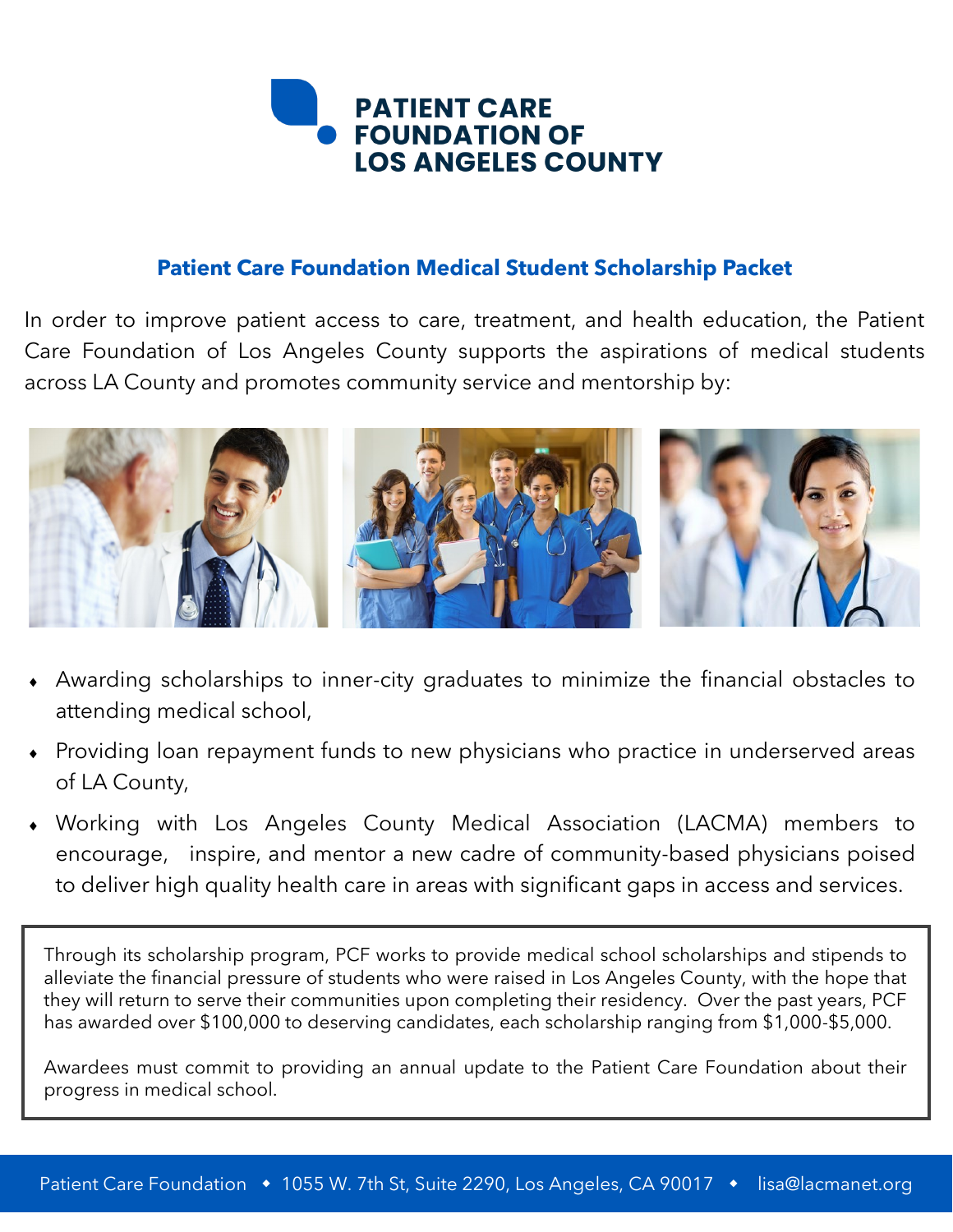# **Application Instructions**

**Please review application requirements and instructions below before beginning the application process to ensure you understand the various components necessary to complete your application.**

In order to apply for the Patient Care Foundation Scholarship Award, you must meet all the following criteria:

- Have been raised in a medically-underserved area, as designated by the US HRSA, and
- Must be currently enrolled in and attending an accredited medical school in the United States.

To complete your personal application, you must submit the following:

- PCF Scholarship Application Form;
- A short essay detailing your experience growing up in a medically-underserved part of Los Angeles County, your community activities, your advocacy work and/or research and career goals. (12 pt font, double-spaced, two-page maximum); and

In addition, you will be required to submit additional supporting documents, which are listed in this packet.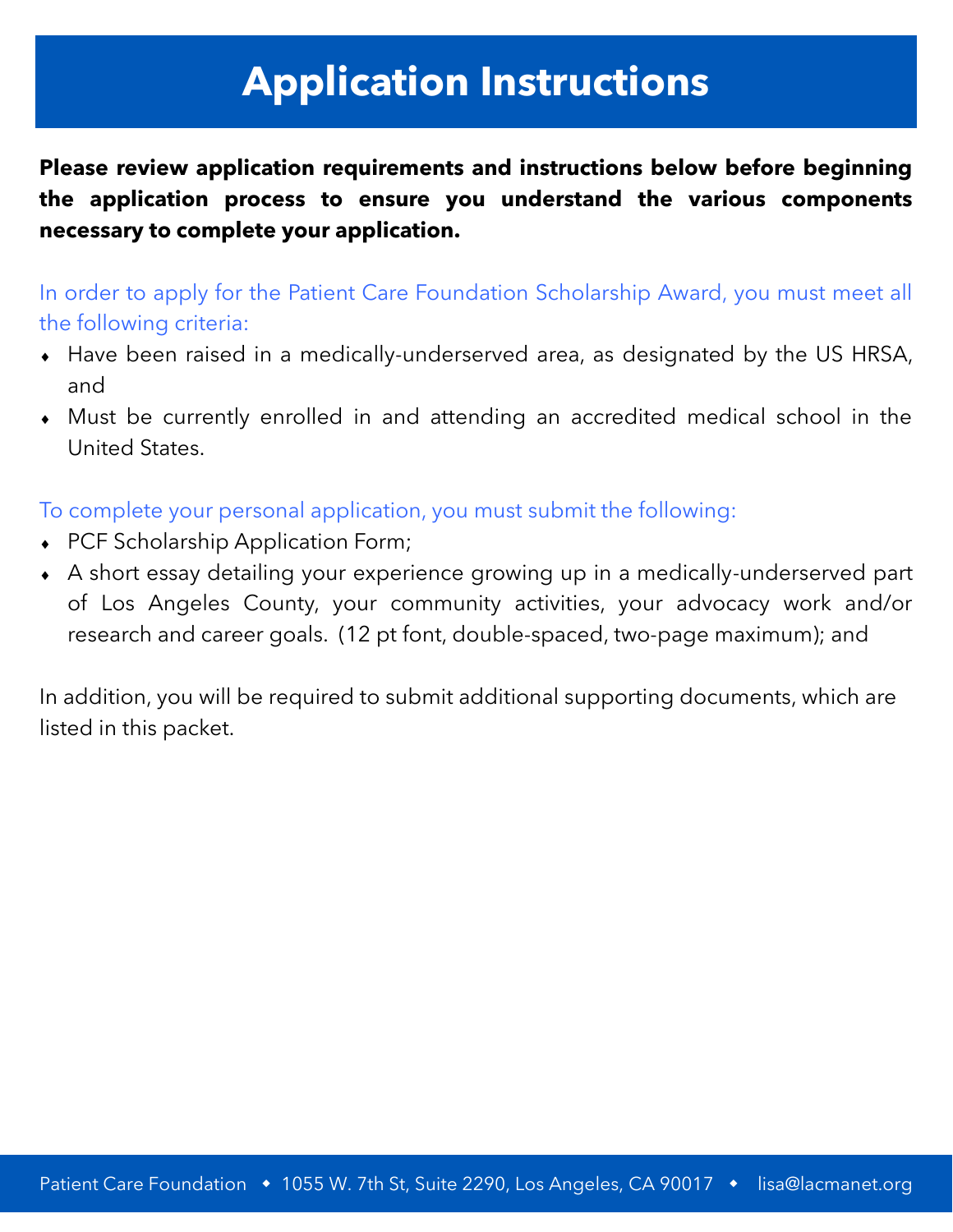|                                            |            | Today's |        |      |
|--------------------------------------------|------------|---------|--------|------|
| <b>Permanent Street Address:</b>           | City:      |         | State: | Zip: |
| Email Address:                             |            |         |        |      |
| Undergraduate Institution:                 | Grad Year: | Major:  |        |      |
| Medical School:                            | Grad Year: |         |        |      |
| Three words that describe you:             |            |         |        |      |
| Professional Goal for your Medical Career: |            |         |        |      |
| Personal Goal for your Medical Career:     |            |         |        |      |

Please go to [https://data.hrsa.gov/topics/health](https://data.hrsa.gov/topics/health-workforce/shortage-areas)-workforce/shortage-areas and identify your

I swear that the above information is true and that the essays are my original work. I understand that all application materials become the property of the Patient Care Foundation. I understand that my eligibility will be checked before receiving approval and that I must be an enrolled medical school student in order to receive funds. If I am selected a winner, I give the Patient Care Foundation permission to use my name and photo in promotional materials to help promote the organization.

Signature Date Date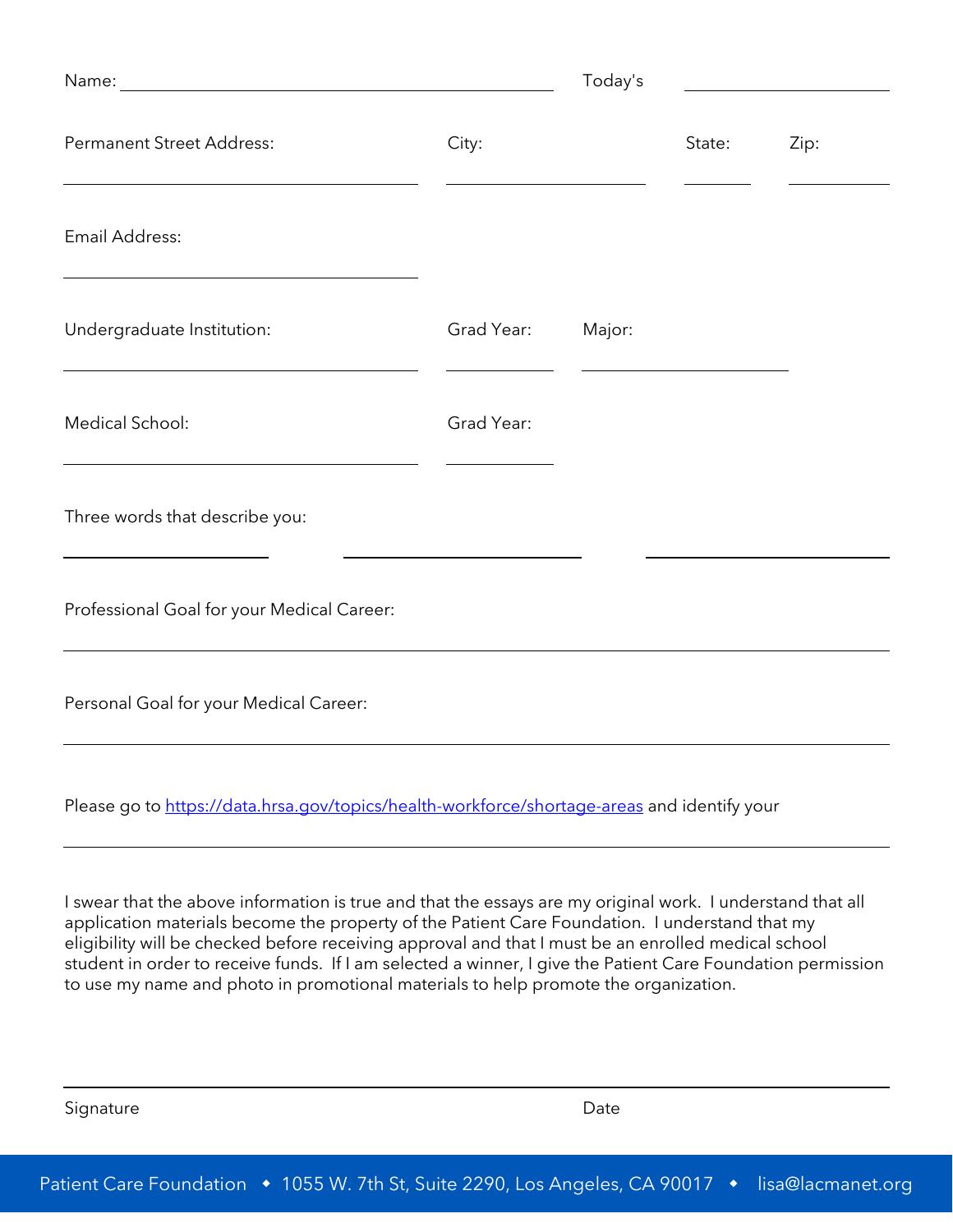# **Supporting Documents**

To complete your application, you must submit the following supporting documents:

- **Curriculum Vitae/Resume**
- **Official (current) Medical School Transcript OR Verification of Medical School Enrollment**
- **Two (2) Letters of Recommendation attesting to your community commitment and leadership.** 
	- Recommendation letters should be sent from a community leader, supervisor, a dean, faculty member or school administrative officer.
	- When choosing a recommender, it is advisable to choose someone who knows you and your work well, and can attest to your community commitment and leadership.
- **Documentation of Financial Need** (three sets of documents required):
	- A. Documentation of Loan History (current and undergraduate) from the National Student Loan Data System & any other record of educational loans received. Please visit: [https://](https://nsldsfap.ed.gov/nslds_FAP/) [nsldsfap.ed.gov/nslds\\_FAP/](https://nsldsfap.ed.gov/nslds_FAP/) to access your records
	- B. Applicant's Tax Return (or W2, 1099 or verification of other income if not filing) **OR**

Parents' Tax Return (or W2, 1099 or verification of other income if not filing), applicable to dependent students only (see application form for more details)

C. Financial Aid Transcript

### **OR**

Official Letter of Financial Aid Award Offer

All application components, including application form, personal essay, supporting documents, and recommendation letters must be sent to Lisa Le at lisa@lacmanet.org

Subject line should read: 2020 PCF Scholarship Application for [Insert full name]

## **11:59pm PDT on Friday, October 16th**

Your application is not complete until we have received all application components.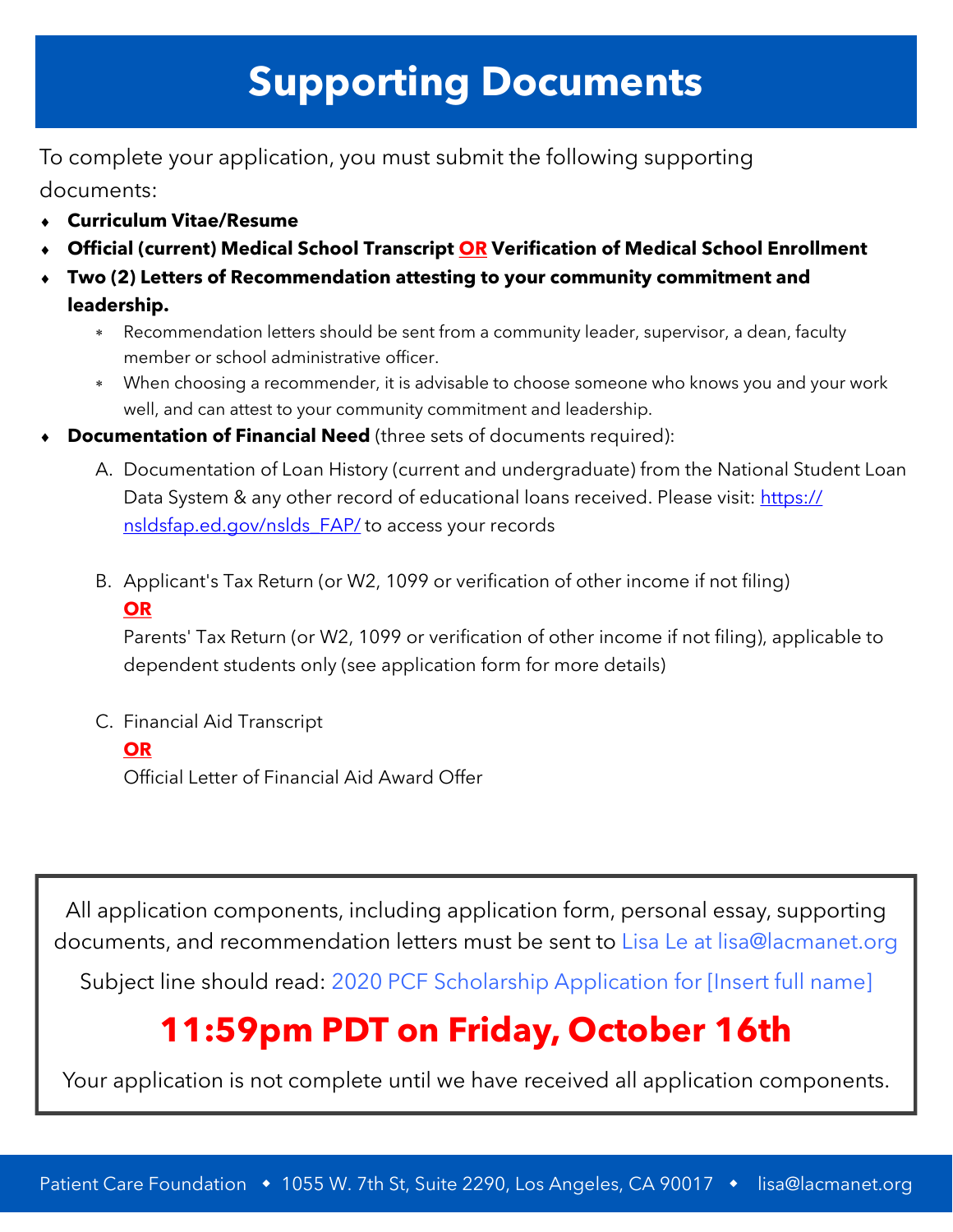To The Recommender:

The Patient Care Foundation is specifically designed to improve patient access to care and treatment by supporting medical students and encouraging service to their communities. Its principal focus will be on fundraising for medical school scholarships and stipends to alleviate the financial pressures of students who grew up in Los Angeles County—with the hope that they will return to serve their communities upon completing their residency programs.

The Patient Care Foundation is interested in your professional assessment of the candidate. It is important for us to learn both the candidate's strengths and weaknesses. Specific examples related to your experience with the student are more useful than generalizations. In your letter, please include how long and in what capacity you have known the candidate. We strongly recommend that you submit your letter well in advance of the deadline to ensure that the application can be deemed complete and eligible by the application deadline.

In your assessment, please specifically address the following points:

- the candidate's capacity for leadership;
- the candidate's commitment to working with underserved populations;
- any other characteristics that make this candidate unique in terms of leadership, abilities, and other involvement.

Recommendations must be signed and e-mailed directly from you, the recommender, as an attachment in Adobe PDF or Microsoft Word format to Lisa Le at lisa@lacmanet.org with: "Scholarship Application Recommendation – [applicant last name, first name]" in the subject line.

Also, please use this filename format for the recommendation document itself: "[applicant's last name, first name] from [recommender last name, first name]"

Please be sure the applicant's name is clearly stated in the letter, and that your complete contact information (address, phone number, e-mail address) is included.

**All recommendations must be received by the application deadline of October 16, 2020 for scholarship consideration.**